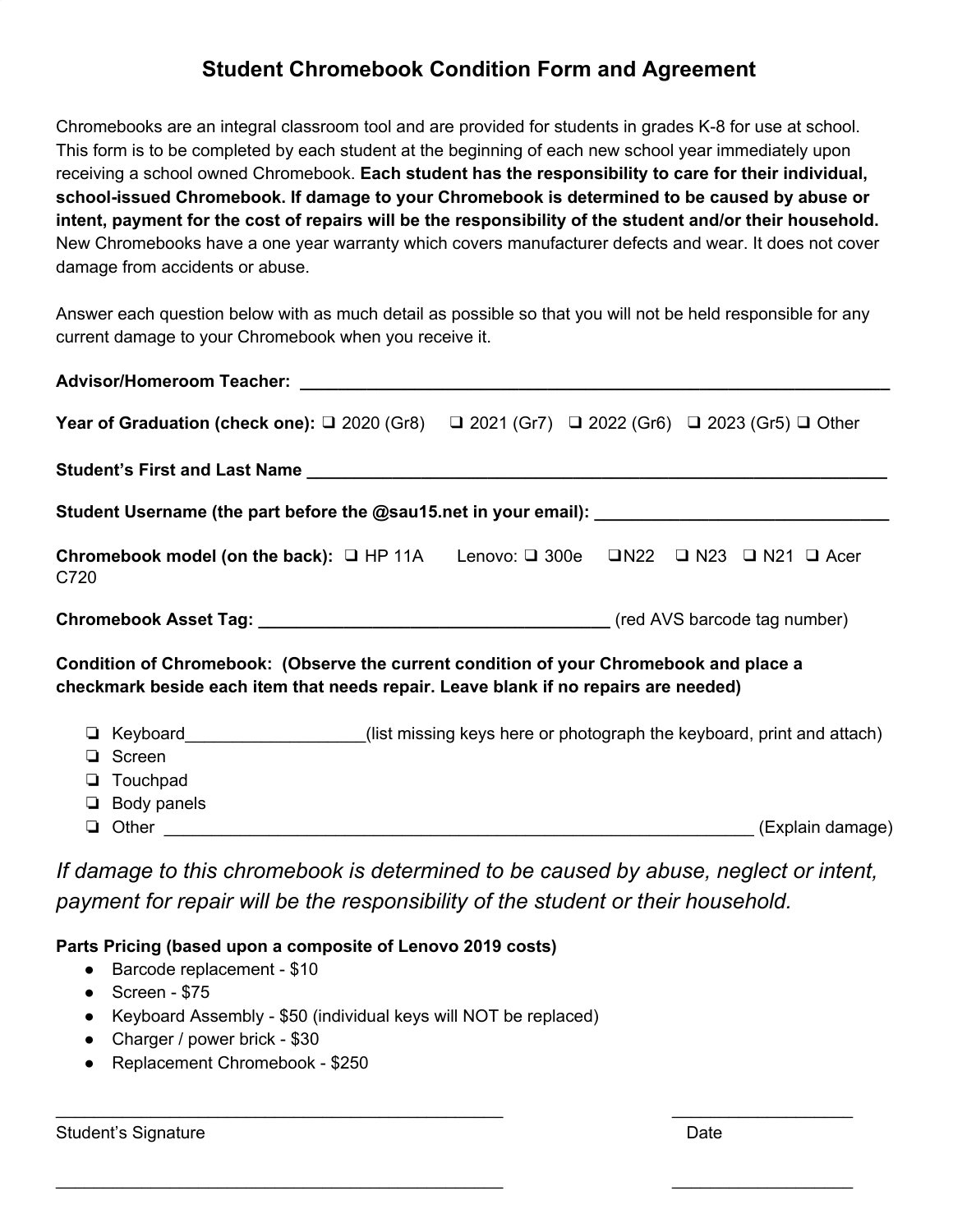Parent's Signature Date Date Communications and Date Date Date